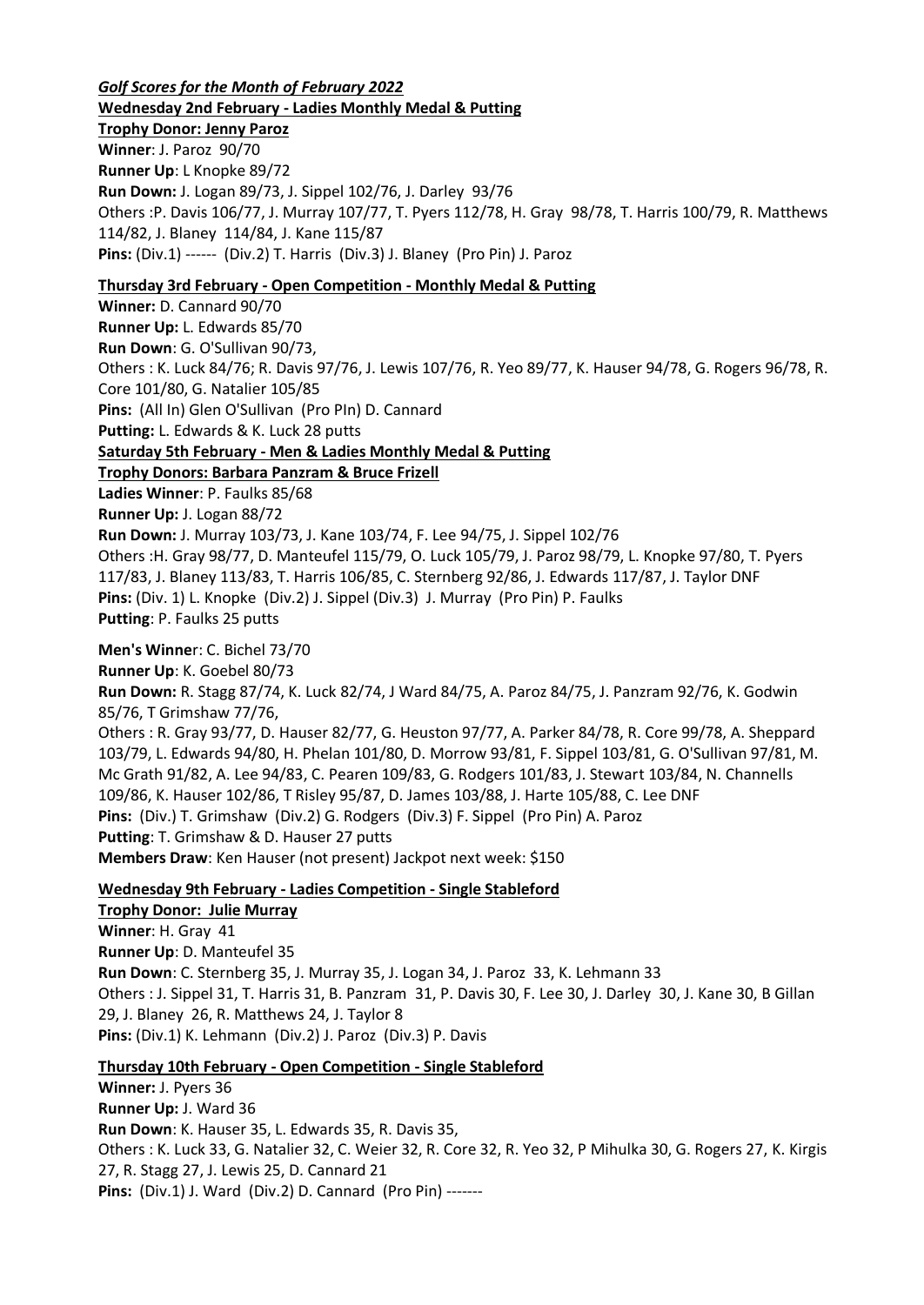# **Saturday 12 February - Men & Ladies Single Stableford**

**Trophy Donor: Robin Stagg**

**Ladies Winner**: Xyleigh Zischke 39 on c/b **Runner Up**: F. Lee 39 **Run Down:** J. Blaney 35, J. Logan 35, J. Sippel 34, P. Davis 34, J. Paroz 34 Others : H. Gray 33, C. Sternberg 32, B. Panzram 32, H Gilbert 30, T. Pyers 30, B. Gillan 30, T. Harris 30, J. Kane 29, D. Manteufel 29, J. Murray 28 **Pins:** (Div.1) C. Sternberg (Div.2) F. Lee (Div.3) T. Pyers (Pro Pin) F. Lee

**Men's Winner**: G Sternberg 37 on c/b **Runner Up**: D. Hauser 37 on c/b **Run Down**: K. Goebel 37, G. Rodgers 36, C. Pearen 34, N. Channells 34, J Gilbert 33, G Sippel 33, R. Stagg 33, K. Godwin 33, R. Yeo 33, Others : L Zischke 32, G. Heuston 32, R. Davis 32, J. Stewart 32, G Zischke 32, K. Luck 31, A. Parker 31, J. Haddrell 31, T. Dennien 31, C. Lee 31, D. James 31, T Grimshaw 31, F. Sippel 31, M. Acutt 31, K. Hauser 29, S. Larkin 29, P. Mihulka 29, G. Natalier 29, A. Cullen 28, D. Heathcote 28, M Marsh 26, M. Burke 24, R. Core 24, A. Paroz 19, T Trisley NCR **Pins**: (Div.1) M. Burke (Div.2) P. Milhulka (Div.3) R. Davis (Pro Pin) K. Luck *Congratulations to Mick Burke who had an EAGLE on the Par 5 9th Hole!!*

### **Wednesday 16th February - Ladies Competition - Versus Par**

**Trophy Donor: Rae Matthews Winner:** F. Lee +1 on c/b **Runner Up**: D. Manteufel +1 **Run Down:** H. Gray Square, T. Pyers -1, T. Harris -1, P. Davis -2 Others : L Knopke -3, J. Darley -3, B. Gillan -5, R. Matthews -5, J. Taylor -5, B. Panzram -6, J. Kane -6, J. Blaney -6, J. Paroz -9, J. Murray -9 **Pins:** (Div.1) B. Panzram (Div.2) H. Gray (Div. 3) T. Pyers (Pro Pin) J. Paroz

# **Thursday 17th February - Open Competition - Single Stableford**

**Winner:** D. Cannard 38 **Runner Up**: S. Callender 37 on c/b **Run Down:** D Balmer 37, J. Ekeroma 37, R. Core 36, J. Lewis 36, G. Natalier 35, J. Ward 35 Others : D. Murray 34, M. Butler 33, J. Gilbert 33, K. Luck 33, K. Hauser 32, T. Grimshaw 31, A. Parker 31, K. Kirgis 30, C. Weier 29, R. Davis 29, J. Pyers 29, S. Fahey 28, H. Gilbert 27, L. Edwards 25 **Pins:** (Div.1) K. Luck (Div.2) R. Core (Pro Pin) T. Grimshaw

#### **Saturday 19th February - Men & Ladies Flag Event**

**Sponsored by: Zischke's Fuels (Greg & Luke Zischke) Ladies Winner**: T. Harris 95/73 (in the hole) **Runner Up**: D. Manteufel 108/73 **Run Down**: J. Blaney 104/73, M. Voorma 94/73, Others : P. Faulks 89/74, J. Logan 94/78, B. Gillan 93/78, L. Knopke 97/80, H. Gray 101/82, C. Sternberg 90/84, J. Kane 117/88, B. Panzram 102/89, J. Edwards DNF **Pins:** (Div.1) P. Faulks (Div.2) M. Voorma (Div.3) D. Manteufel (Pro Pin) H. Gray

**Men's Winner**: R. Core 88/68 **Runner Up:** K. Luck 77/69 **Run Down**: G. Natalier 89/69, L Zischke 79/70, J. Stewart 89/70, J Ward 80/71, K. Godwin 82/73, L.. Carson 93/74, C. Mc Kay 80/74 Others :A. Sheppard 99/75, G Zischke 80/75, R. Stagg 88/75, D. Morrow 89/76, K. Goebel 84/76, R. Yeo 88/76, A. Paroz 87/78, K. Hauser 96/78, J. Panzram 96/80, P. Mihulka 90/80, D. James 97/81, N. Channells 104/81, M. Burke 84/82, N. Faulks 118/113, D. Hauser DNF D. Cannard DNF **Pins:** (Div.1) K.Luck (Div.2) R. Yeo (Div.3) G. Natalier (Pro Pin) L. Zischke **Members Draw**: Nathan Faulks (present) and won \$50 Jackpot back to \$50 next week